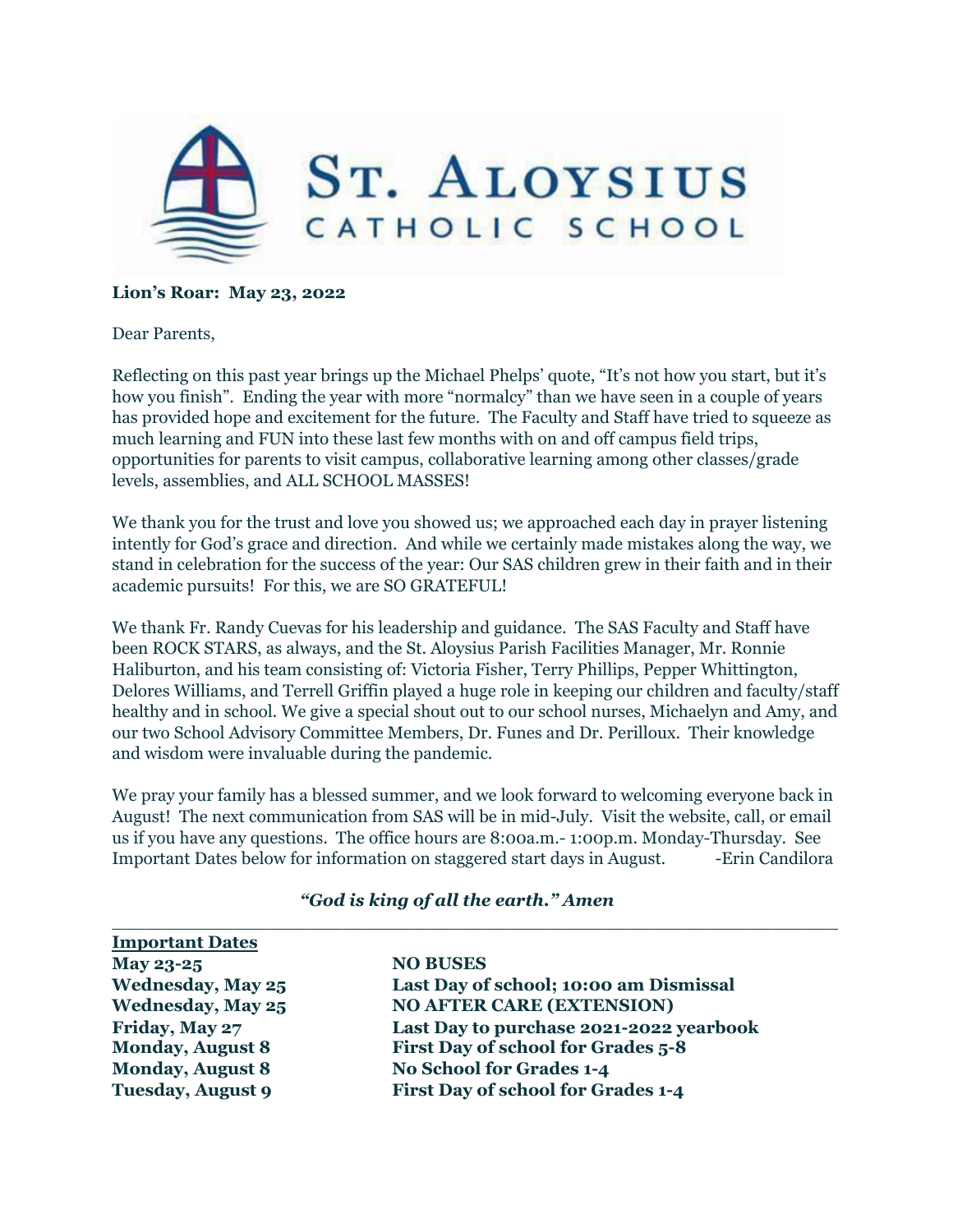The **SCHOOL ADVISORY COMMITTEE** comprises 9 individuals that serve a 3-year term. Each year, three members roll off the committee and three new members join the committee; this provides the consistency necessary for smooth transitions. The selection process is based on the diversity of knowledge and expertise from the members. The committee serves in an advisory role for the school administration and is not a "voting board". If you are interested in being considered to serve in this role, please email Mrs. Candilora at [ecandilora@aloysius.org](mailto:ecandilora@aloysius.org) by the end of May. Please include your area of expertise and any pertinent information in order for us to know you better. Fr. Randy Cuevas and the School Administration chooses the members.

 $\_$  , and the set of the set of the set of the set of the set of the set of the set of the set of the set of the set of the set of the set of the set of the set of the set of the set of the set of the set of the set of th

We thank the current and outgoing members of the School Advisory Committee for their leadership and guidance: **Danielle Clapinski, Ian Dallimore, Dr. Chris Funes, Nancy Keaton, Blythe Lamonica, Dr. Melanie Lemoine, Becky Maher, Alecia Mancuso, and Dr. Brannon Perilloux.**

We also send a huge thank you to **Tam Bourgeois** for being the Chairperson of the Home & School this year. She did an amazing job while working around many obstacles. Thank you, Tam!

Thanks to **Rebecca Valluzzo** for bringing back Challenge Day to our students!

**SAS REQUIRED SUMMER READING**- Fourth through Eighth Grade Students for the 2022-2023 school year will have required summer reading. A list of all titles will be made available under Important Links on the SAS Homepage.

**NO BUSES**: **EBR Buses will not run May 23-25**. Tiger and Whale will run as usual. Students who normally ride the bus will be picked up by the SCHOOL OFFICE. Please be sure to display your carpool number.

**\_\_\_\_\_\_\_\_\_\_\_\_\_\_\_\_\_\_\_\_\_\_\_\_\_\_\_\_\_\_\_\_\_\_\_\_\_\_\_\_\_\_\_\_\_\_\_\_\_\_\_\_\_\_\_\_\_\_\_\_**

 $\_$  , and the set of the set of the set of the set of the set of the set of the set of the set of the set of the set of the set of the set of the set of the set of the set of the set of the set of the set of the set of th

 $\_$  , and the set of the set of the set of the set of the set of the set of the set of the set of the set of the set of the set of the set of the set of the set of the set of the set of the set of the set of the set of th

**IXL and SUMMER PRACTICE:** Summer is a great time to take a break from the work and structure of school; however, research has shown that students can lose as much as a couple of months' worth of learning in the summer.

IXL is a great way for students to review and reinforce what they learned this school year. Students will continue to have access to their IXL accounts, and we strongly encourage them to practice grade level skills in both math and ELA throughout the summer.

**\_\_\_\_\_\_\_\_\_\_\_\_\_\_\_\_\_\_\_\_\_\_\_\_\_\_\_\_\_\_\_\_\_\_\_\_\_\_\_\_\_\_\_\_\_\_\_\_\_\_\_\_\_\_\_\_\_\_\_\_**

**CHILD PROTECTION UPDATES**: Child Protection certification is required to be a coach, school volunteer, field trip chaperone or retreat small group leader. If you have not yet entered the Child Protection system, you can email Edie Boudreaux (eboudreaux@aloysius.org) to get the necessary forms.

Last summer, all volunteer files were archived. **If you have not yet updated your certification to remove your files from the archives,** please email Edie Boudreaux (eboudreaux@aloysius.org) for instructions.